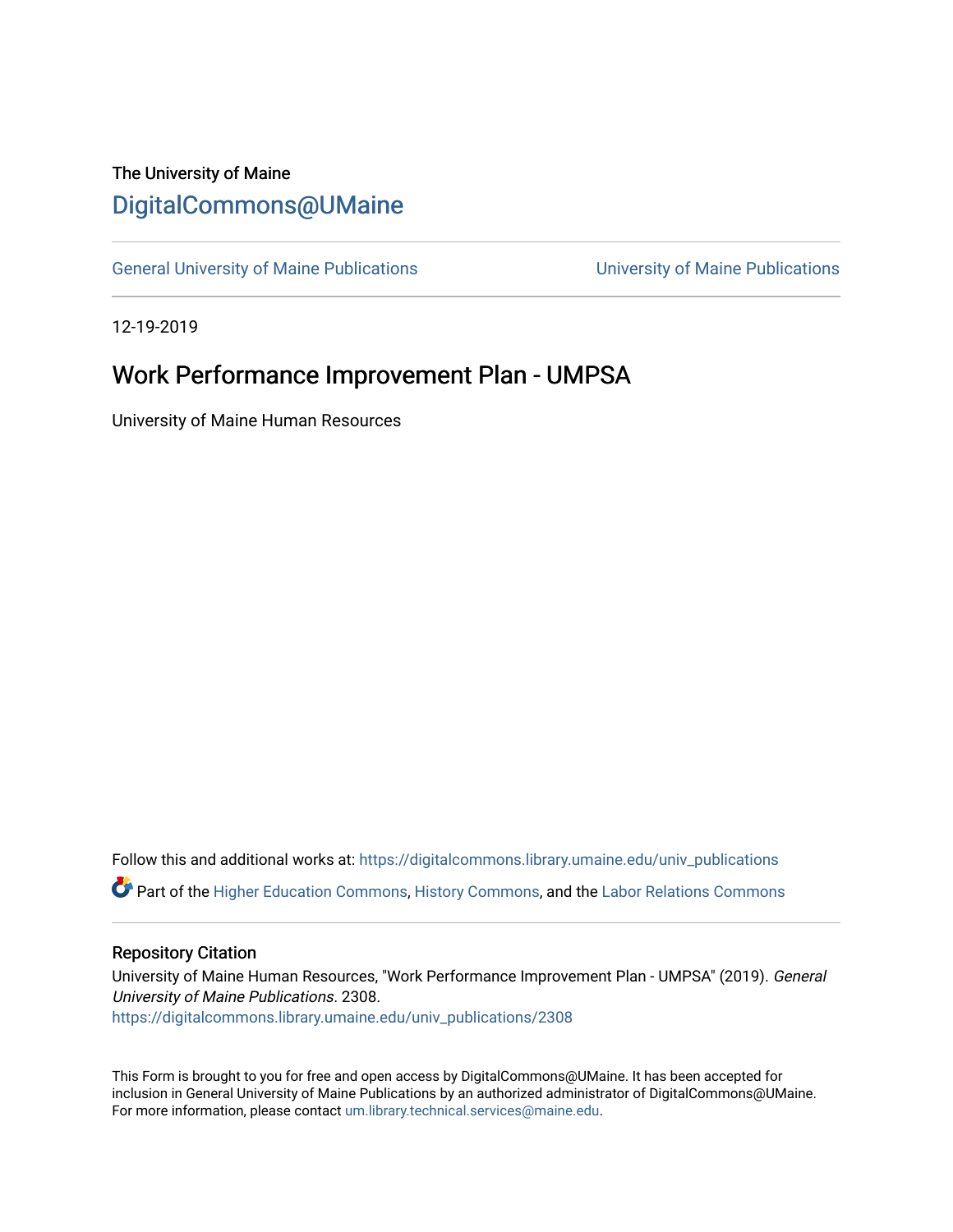### **University of Maine System Work Performance Improvement Plan**

| <b>Employee Name:</b> | Date:       |
|-----------------------|-------------|
| Supervisor:           | Department: |

A Performance Improvement Plan (PIP) may be an appropriate tool for the management of employee job performance when documented performance concerns exist and said concerns have been the subject of ongoing discussions between the employee and their supervisor. A PIP shall occur following an unsatisfactory evaluation or at any other time where documented performance concerns exist and said concerns have been the subject of ongoing discussions between the employee and their supervisor. No PIP shall be required for regular employees where cause exists for termination of employment and no PIP shall be required for probationary unit members. Any PIP used in the performance management of UMPSA unit members shall be accompanied by documentation or evidence of unsatisfactory performance and shall be drafted with an opportunity for input of the affected employee. PIPs shall be documented on the PIP form and shall meet the following criteria:

- 1. All performance deficits will be clear, specific, and supported by evidence
- 2. Goals shall be specific, objective, and measurable
- 3. Where and when applicable and appropriate a statement of the assistance to be provided by the supervisor and/or others shall be connected to each objective
- 4. A timeline for the evaluation and completion of the PIP. PIPs shall be for no longer than 90 days. However, this does not preclude subsequent PIPs.

In the instance where a PIP is completed in a satisfactory fashion the PIP shall be clearly marked as having been completed satisfactorily. A satisfactorily completed PIP shall be removed from the employee's file 18 months after satisfactory completion, unless there are repeated performance concerns within those 18 months.

**The following describes areas of concern and or substandard unacceptable work performance:** Please provide a narrative summary of concerns here.